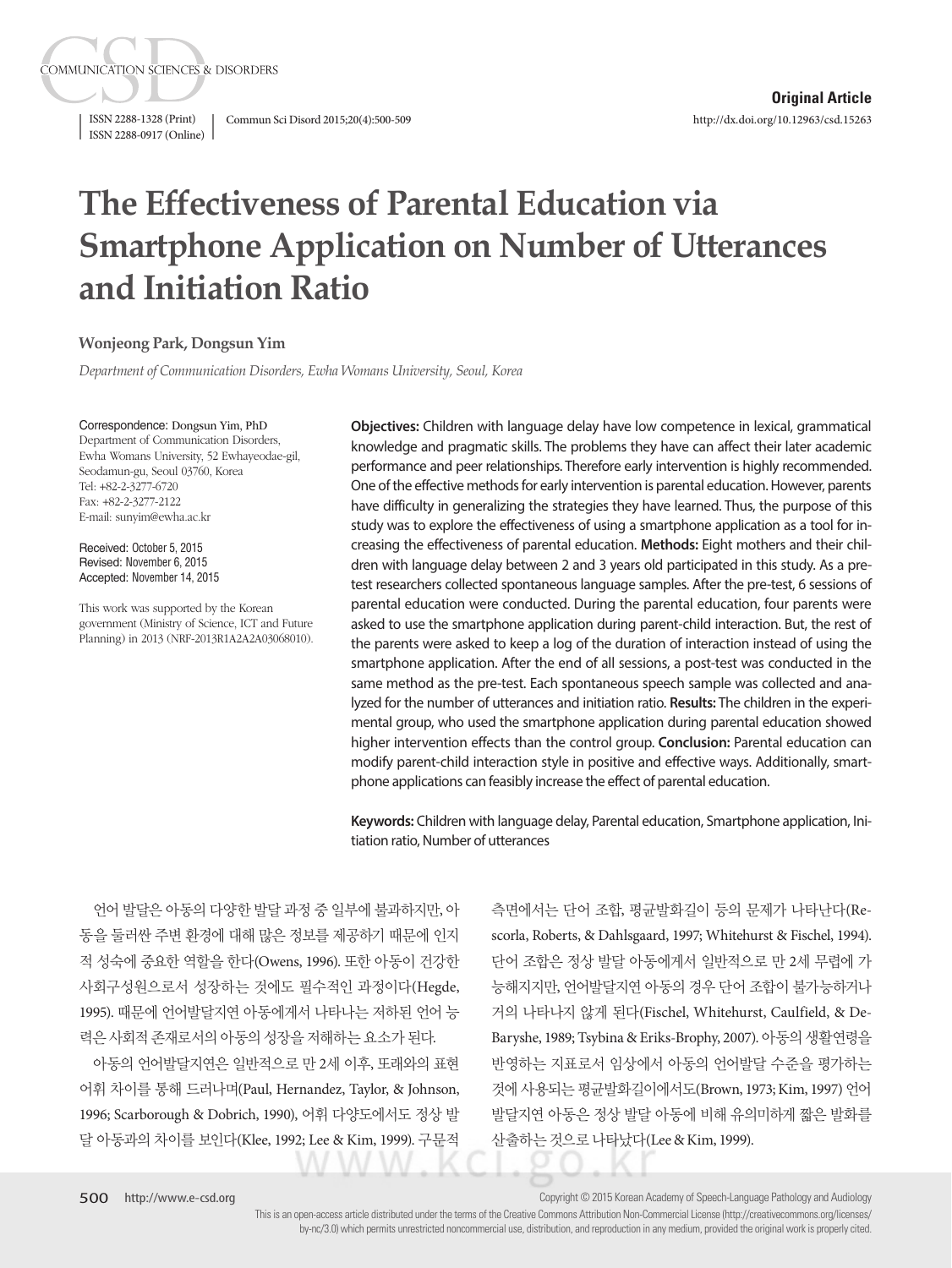언어발달지연 아동은 어휘, 구문적 측면과 같이 언어 구조적 측 면을 보여주는 언어 발달 지표 전반에서 저하된 양상을 보일 뿐 아 니라 의사소통 기능 및 상호작용 기술에서도 또래 일반 아동에 비 해 다른 경향을 보인다. 성인과의 상호작용 과정에서 언어 습득에 중요한 기여를 하는 공동 주목하기, 성인과의 사회적 상호작용을 시작하거나 지속하는 데 필요한 기술에서도 차이를 내며(Cho & Lee, 2010), 부모와의 상호작용에서 또래 아동에 비해 적은 빈도의 대화 개시를 보이고, 대화를 유지하는 것에서도 어려움을 나타낸

**DMMUNICATION SCIENCES & DISORDERS** 

다고 보고되었다(Cunningham, Siegel, Van der Spuy, Clark, & Bow, 1985; Paul & Shiffer, 1991). 또한 언어발달지연 아동은 자발 화 상황에서 주어진 시간 내에 산출하는 발화 수 및 대화차례 개시, 반응, 대화차례 주고받기 전반에서도 정상 발달 아동에 비해 지연 된경향을보인다(Yim, Park, Cheon, Lee, & Lee, 2015).

이와 같은 언어발달지연 아동의 언어 문제는 성장 이후에도 아동 의 언어 능력 전반에 영향을 미칠 수 있으며(Goffman & Leonard, 2000; Paul, 1991; Rescorla, 2005, 2009; Rice, Taylor, & Zubrick, 2008), 정상 범위의 어휘 수준을 갖게 되어도 여전히 또래 평균에 비해 저하된 양상을 보이거나(Paul, 1991), 학령기 어휘력, 문법, 언 어적 기억, 읽기 이해력 등 전반적 언어 기술의 취약성을 통해 나타 나기도한다(Rescorla, 2005). 특히화용및상호작용기술측면에서 의 문제는 학령기 이후 아동의 또래 관계 및 학업에 영향을 줄 가능 성이 있는 것으로 알려졌다(Owens, 2004). 따라서 적절한 시기에 아동에게 언어를 중재하는 것은 상당히 중요하다(Kuhl, Conboy, Padden, Nelson, & Pruitt, 2005).

언어발달지연 아동 조기중재 목표는 언어 수행력을 정상 범위의 또래 수준에 이르도록 하는 것이다. 이에 효과적인 간접 중재 전략 으로서 부모교육이 실시된다. 부모를 통하여 이루어지는 언어발달 지연 아동의 간접 중재는 아동에게 가장 자연스러운 대화상대자, 그리고 아동에게 가장 자연스러운 물리적 환경을 통하여 이루어지 기 때문에 아동의 상호작용 기술 및 언어 발달을 촉진하는 데 기여 한다(Tsybina & Eriks-Brophy, 2007). 대표적인 언어발달지연 아동 의 부모교육 프로그램으로 Hanen Center의 It Takes Two To Talk 가 있다. It Takes Two To Talk는 아동이 일상에서 의미 있는 대화 상대자와의 의사소통을 통해 언어를 습득한다는 가정을 바탕으로 하여(Pepper & Weitzman, 2004), 의사소통 상대자로서 부모가 아 동의 언어 발달을 촉진시키기 위하여 사용할 수 있는 전략을 교수 하는 방식으로 부모교육이 실시된다. It Takes Two To Talk 프로그 램을 통한 부모교육은 언어발달지연 아동의 공동 주목하기, 눈 맞 추기, 발성과 같은 의사소통 행동을 증가시키고(Kim & Lee, 2007), 단어 조합과 형태소 습득에 긍정적인 영향을 줄 수 있다(Girolametto, Pearce, & Weitzman, 1996) 이는 단순히 언어 발달에만 지체를 보이는 일차적 언어발달지연 아동뿐만 아니라 다운증후군, 뇌성마 비와 같은 이차적 언어발달지연 아동에게도 적용되어 상호작용 능 력향상에영향을줄수있다(Girolametto, Weitzman, & Clements-Baartman, 1998; Jung, Sim, & Yim, 2012; Pennington, 2009).

그러나 부모교육의 난점은 학습한 전략이나 중재 내용을 가정에 서 직접 적용하는 것이 어렵다는 것이다. 때문에 소그룹 내 시연 활 동, 전문가의 비디오 피드백의 활용, 발화 피드백을 위한 기기 사용 과 같은 다양한 전략이 사용된다(Pepper & Weitzman, 2004; Suskind et al., 2013). 이 중 발화 분석 기기인 LENA (Language Environment Analysis)를 통해 피드백을 제공함으로써 부모교육의 효 과를 높이는 전략은 전문가의 도움 없이 부모가 손쉽게 가정에서 실천할 수 있기 때문에 활용도가 높게 평가된다(Suskind et al., 2013). 하지만 LENA는 가격 면에서도 비효율적임은 물론, 영어권 국가를 대상으로 개발되어 국내에서의 사용에 어려움이 따를 수 있다. 이 에따라높은스마트폰보급률을반영하여최근, 부모및아동의발 화를 분석하고 피드백을 제공하는 어플리케이션이 국내에서 개발 되었다(Hwang et al., 2014). 스마트폰 어플리케이션을 통한 기기적 접근은 누구나 쉽게 활용할 수 있다는 장점이 있으나 임상 적용 가 능성에 대한 추가적 연구 없이 활용되기에는 어려움이 따른다. 특 히 언어치료 현장에서 부모교육 중재의 보조 수단으로서의 효과성 및 적용가능성을 알아보는 연구는 전무한 실정이기에 이에 대한 연구가이루어져야할것이다.

따라서 본 연구는 언어발달지체 아동의 부모를 대상으로 한 부 모교육 중재가 아동과 부모의 발화 및 상호작용 기술에 영향을 미 치는지, 그리고 부모교육의 효과를 가정에 적용하는 것에 도움을 주는 수단으로서 발화분석 어플리케이션의 가능성에 대해 탐색하 는 것을 목적으로 하였다. 구체적인 연구 문제는 다음과 같다.

1) 부모교육 중재 기간 동안 발화분석 어플리케이션을 사용한 부 모 집단과 사용하지 않은 집단 간에 부모교육 중재 효과(발화 수, 대화차례 개시 비율)에서 차이가 나타나는가?

2) 부모교육 중재 기간 동안 발화분석 어플리케이션을 사용한 아동 집단과 사용하지 않은 집단 간에 부모교육 중재 효과(발화 수, 대화차례개시비율)에서차이가나타나는가?

# 연구 방법

## 연구대상

본 연구는 언어발달이 지연된 아동과 그 부모를 대상으로 하였 으며, 아동의 경우 다음과 같은 기준에 따라 선정되었다. 먼저 (1) 생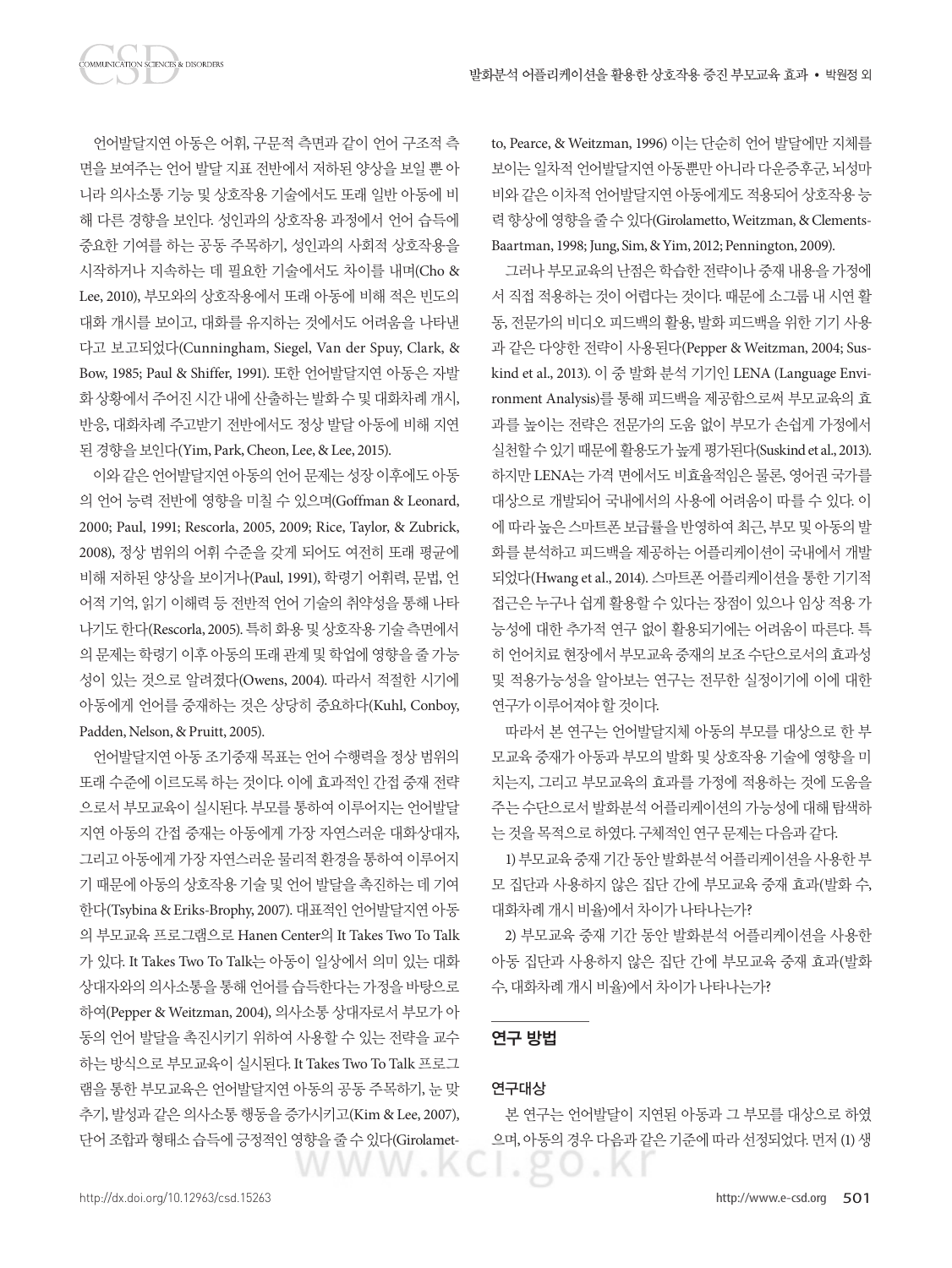

| Characteristic                          | Experimental group<br>$(N=4)$ | Control group<br>$(N=4)$ |      |
|-----------------------------------------|-------------------------------|--------------------------|------|
| Age                                     |                               |                          |      |
| Parents (yr)                            | 34.00 (3.46)                  | 34.00 (2.58)             | .000 |
| Children (mo)                           | 30.25(4.11)                   | 29.00 (1.63)             | .319 |
| Range                                   | 25-34                         | 27-31                    |      |
| Children's vocabulary test <sup>a</sup> | 20.50 (25.94)                 | 22.75 (19.12)            | .087 |

#### **Table 1.** Participants' characteristics

Values are presented as mean (SD).

<sup>a</sup>Korean MacArthur-Bates Communicative Development Inventories (Pae & Kwak, 2011).

활연령이 만 2-3세에 해당하는 남녀 아동으로서, (2) 한국판 맥아 더-베이츠 의사소통발달 평가 기록지(K M-B CDI; Pae & Kwak, 2011) 결과 10%ile 미만에 해당하고, (3) 발화를 통한 의사 표현이 가능하며, (4) 인지 및 청력기관에 문제가 없는 아동을 대상으로 하 였다. 부모의 경우 (1) 해당 아동의 주 양육자이며, (2) 고등학교 졸 업 이상의 학력을 지니고, (3) 인지 및 청력기관에 문제가 없으며 (4) 이전에 부모-아동 상호작용 촉진과 관련한 부모교육을 받은 경험 이 없는 자를 기준으로 하여 대상자를 선정하였다. 이와 같은 대상 자 기준에 따라 선발된 아동과 부모는 총 8쌍이며, 발화분석 어플 리케이션을 통해 제공되는 피드백이 부모교육의 효과를 높여주는 지 알아보기 위해 대상자를 생활연령을 일치시킨 두 집단으로 나 누어 실험집단과 통제집단으로 구분하였다. 두 집단의 언어 검사 결과 및 생활연령에는 통계적으로 유의한 차이가 없었다. 각 집단 아동 및 부모에 관한 대상자 정보는 Table 1에 제시되어 있다. 또한, 중재 이전 25분간의 부모-아동 상호작용을 통하여 실시된 자발화 수집 및 분석 결과, 각각의 종속변수에서 두 집단 간 차이는 모두 통계적으로유의하지않았다.

#### 연구도구

본 연구에서 사용된 발화분석 어플리케이션은 아동 및 성인의 발화 분석을 목적으로 이화여자대학교 언어병리학과와 한국과학 기술원(KAIST) 전산학과의 공동 연구를 통해 개발되었으며 2015 년 현재 활용가능성 및 정확도를 높여 임상에 적용하기 위한 연구 가 진행 중에 있다. 발화 분석 어플리케이션의 분석 항목은 총 2가 지로발화수, 대화차례개시횟수이다.

발화분석 어플리케이션은 상호작용 동안 부모와 아동의 발화 수와 개시 정도에 관한 시각적 피드백을 제공한다. 상호작용이 끝 난 이후 어플리케이션을 종료하면 그 결과를 분석 항목(발화 수, 대 화차례 개시 횟수)에 따라 제시한다. 또한 기존 연구(Yim et al., 2015) 에 기초하여 또래 아동과 비교한 해당 아동의 발화 수, 대화차례 개

시 횟수 비교 그래프를 보여주게 된다. 따라서 부모는 아동과의 상 호작용과 동시에, 그리고 상호작용이 끝난 이후에 이에 관한 피드 백을받을수있다.

## 연구절차

사전 검사를 위해 연구 대상 아동의 가정에 방문하거나 자발화 검사가 가능한 장소를 섭외하여 기초선 측정을 위한 자발화 수집 을 실시하였다. 자발화 수집은 부모와 아동의 놀이 상황을 30분간 관찰함으로써 이루어졌다. 부모와 아동의 놀이를 위하여 제공된 장난감은 스티커 붙이기, 의사놀이, 소꿉놀이이며 각각의 놀이를 약 10분 정도 사용하여 놀이를 진행토록 하였다. 놀이과정에서 일 어나는 부모와 아동의 상호작용은 영상 녹화와 동시에 음성 녹음 이함께이루어졌다.

사전검사 종료 후 6회기에 걸친 부모교육이 실시되었다. 부모교 육은 1회기에 1시간 정도 진행되었으며 Hanen Center의 It Takes Two To Talk (Pepper & Weitzman, 2004)의 내용을 토대로 하여 언 어발달지연 아동의 부모가 상호작용을 촉진할 수 있는 주요 전략 을 중심으로 프로그램을 구성하였다. It Takes Two To Talk의 전략 들은 아동이 자발적으로 의사소통에 참여토록 하고, 성인과의 대 화에 참여할 수 있도록 함으로써 부모와의 상호작용을 돕는다. 이 러한 과정에서 아동에게 언어에 대한 모델링을 제시하고, 아동의 말을 확장해주는 방식을 통해 아동의 언어 발달을 촉진한다(Pepper & Weitzman, 2004). 부모교육 실시는 Hanen Center를 통하여 It Takes Two To Talk 워크숍을 이수하여 프로그램 수행을 위한 자 격증을 취득한 전문가 1인에 의해 이루어졌다. 부모교육의 구체적 인내용은 Appendix 1에제시되어있다.

부모교육의 첫 회기가 끝난 이후, 실험집단의 부모에게는 발화 분석을 통해 피드백을 제공할 수 있는 어플리케이션(삼성 Galaxy Note4에 설치)이 제공되었다. 더불어, 약 15분에 걸쳐 발화분석 어 플리케이션의 사용 방법 및 결과 해석 방법을 추가적으로 교육하 였다. 즉, 어플리케이션을 통해 발화를 측정하는 방법, 그리고 어플 리케이션의 각 측정 항목이 의미하는 바와 결과치를 해석하는 방 법에 대해 설명하였다. 6회기의 부모교육이 이루어지는 동안 실험 집단의 부모는 학습한 전략을 아동과의 상호작용에 적용함과 동시 에, 어플리케이션을 사용함으로써 부모 자신과 아동의 발화 수 및 상호작용 기술에 관한 실시간 피드백 및 분석 결과를 받도록 하였 다. 연구자는 부모에게 하루 10-15분 정도 매일 발화분석 어플리케 이션을 사용하도록 하였고 사용 내역은 이메일을 통해 연구자에게 전송되었다. 발화분석 어플리케이션을 사용하지 않는 통제집단의 부모에게도 하루 10-15분 정도 부모교육에서 학습한 전략을 적용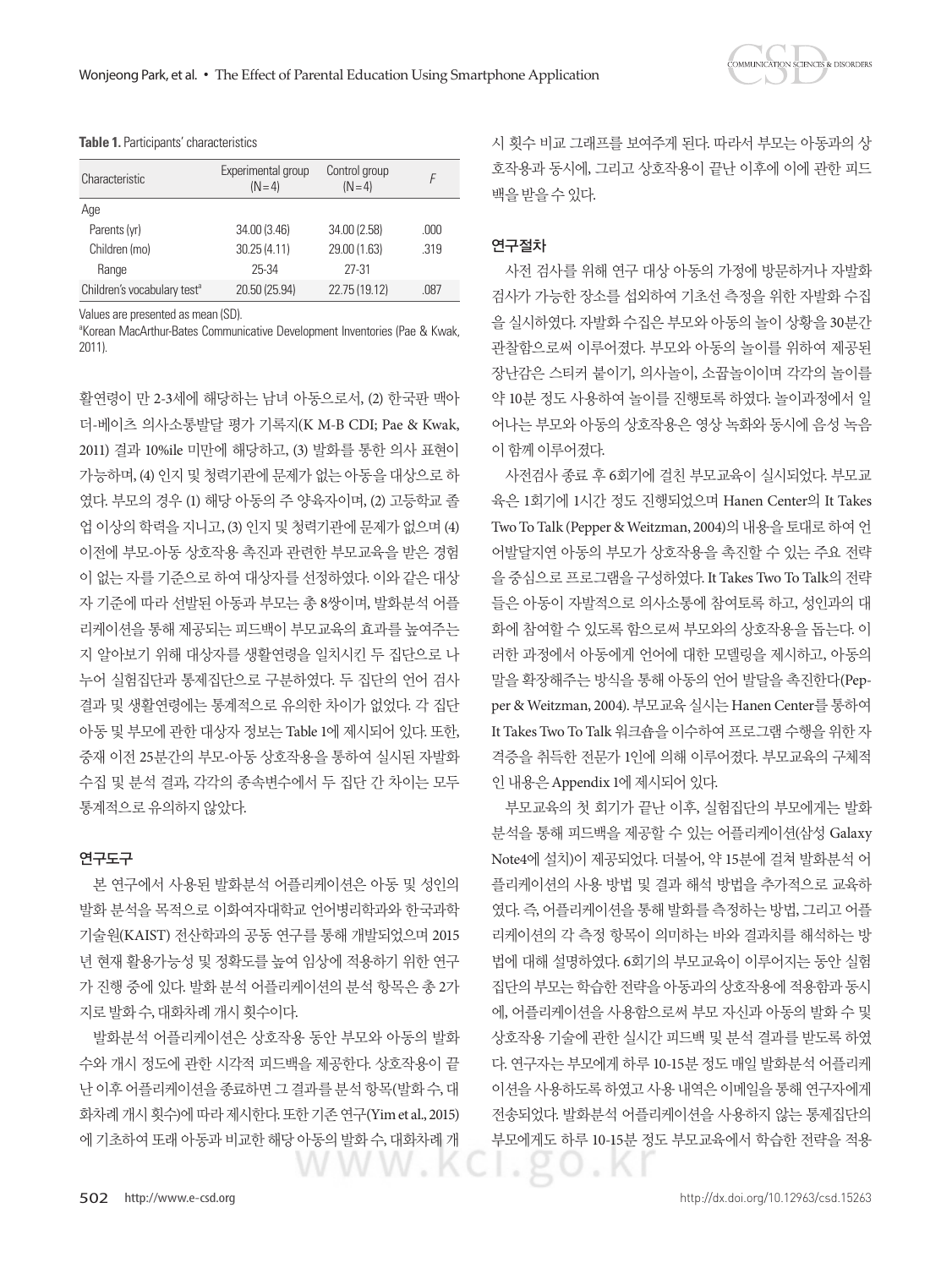하고 이에 대한 일지를 적도록 하였다. 통제집단 부모에게 제공된 상호작용 전략 일지는 연구자가 매주 부모교육이 이루어지는 시간 에 제공되었으며, 지난 시간에 학습했던 상호작용 전략을 가정에서 아동과의 상호작용에 적용해보고 전략 사용에 대한 자가 점검 및 소감을 적도록 하였다. 통제집단 부모의 상호작용 일지 작성은 실 험집단과 마찬가지로 사후 검사 전까지 이루어졌다. 일원배치분산 분석을 통해 두 집단의 1일 평균 상호작용 촉진 전략 사용 시간 차 이를 확인해 본 결과 집단 간 전략 사용 시간에는 통계적으로 유의 한 차이가 나타나지 않았다.

부모교육 중재 및 상호작용 전략 사용이 모두 종료된 이후 사후 검사가 실시되었다. 사후 검사는 사전 검사와 동일한 방식으로 이 루어졌다.

## 자료분석 및 통계적 처리

사전·사후 자료 수집 결과의 분석은 언어병리학과 석사과정 수 료생 1인에 의해 이루어졌다. 약 30분에 걸친 녹음 및 영상 파일을 각각 25분으로 편집하여 시간을 통제한 후 자발화 분석을 실시하 였다. 자발화 샘플은 사전 및 사후 평가가 이루어진 뒤 1주일 이내 에모두전사및분석되었다.

본 연구에서 발화 수는 Lee와 Kim (2001)의 정의를 따랐으며, 자 발화 수집이 이루어진 25분 내에 발생된 전체 빈도수로 분석되었 다. 대화차례 개시 비율은 Lee와 Lee (2013)의 기준에 따라 분석되 었으며, 총 발화 수 대비 일어난 빈도수를 백분율화함으로써 산출 하였다. 각각의 자발화 분석 항목에 대한 정의는 Appendix 2에 제 시되어있다.

본 연구에서 수집된 자료는 IBM SPSS Statistics ver. 19를 사용하 여 분석되었다. 부모교육 중재 과정에서 발화분석 어플리케이션의 사용 여부가 부모와 아동의 발화 수, 대화차례 개시 비율에 영향을 주었는지 알아보기 위해 샤피로-윌크 정규성 검정(Shapiro-Wilk normality test)을 실시한 이후 이원혼합분산분석(two-way mixed ANOVA)을사용하였다.

## 신뢰도

부모와 아동의 발화 수, 대화차례 개시 비율에 대한 검사자 내 신 뢰도를 분석하기 위하여 연구자는 부모와 아동의 전체 데이터 중 20%에 해당하는 자료를 무작위로 선택하여 이에 대한 재분석을 실시하였다. 이에 따른 일치도 분석 결과, 부모 발화 수 98.67%, 대 화차례 개시 비율 95.23%로 나타났으며, 아동 데이터 분석 결과는 발화수 94.05%, 대화차례개시비율 92.66%로나타났다.

#### 중재 충실도

부모교육 프로그램에 대한 대상 부모와 연구자의 중재 충실도를 확인하기 위하여 중재 충실도 체크리스트를 실시하였다. 부모용 중 재 충실도 체크리스트는 총 12개 문항으로, 중재 계획, 중재 실행, 중재 평가의 세 항목으로 나누어 구성되었다. 먼저 중재 계획에서 는 부모교육에 관한 사전 정보 및 출석률에 대해 점검하였으며, 중 재 실행에서는 각 수업 내용에 대한 이해와 참여 태도, 중재 평가에 서는 일반화에 관한 세부 문항이 포함되었다. 연구자용 중재 충실 도 체크리스트는 총 12문항으로 부모용 중재 충실도 체크리스트와 마찬가지로 중재 계획, 중재 실행, 중재 평가 크게 세 항목으로 구분 되어 있다. 중재 계획에는 일정과 내용 구성, 중재 실행에는 각 수업 내용별 설명 및 자료 제시, 중재 평가에는 중재 일반화에 관한 세부 문항으로 구성되었다. 중재 충실도 점수는 총점 12점에 대한 산출 점수를 백분율화하여 산출하였다. 먼저, 부모용 중재 충실도 측정 결과 중재 계획 평균 85점, 중재 실행 평균 81.67점, 중재 평가 평균 95점으로 산출되었다. 또한 연구자의 중재 충실도 측정 결과는 중 재 계획, 실행 및 평가 평규 모두 100점으로 나타났다.

## 연구 결과

#### 중재에 따른 집단별 부모의 발화 수 및 대화차례 개시 비율 비교

발화분석 어플리케이션 사용 여부에 따른 부모의 부모교육 중 재 효과 차이에 대해 알아보기 위한 통계적 분석을 통하여 집단 간 부모 발화 수를 비교한 결과, 집단 간 효과 검정 결과는 유의하지 않았으나(*F*(1,6)=.156, *p*>.05), 사전과 사후 평가 간 주효과는 통계 적으로 유의한 것으로 나타났다(*F*(1,6)=25.630, *p*<.05). 또한 사전· 사후 평가와 어플리케이션 사용 여부 간에는 상호작용 효과가 유 의하지 않은 것으로 나타났다(*F*(1,6)=.496, *p*>.05). 실험집단과 통제 집단 부모의 발화 수에 대한 기술통계량 및 통계 분석 결과는 Table 2, Figure 1에 제시되어 있다.

두 부모 집단의 대화차례 개시 비율은 집단 간 주효과(*F*(1,6) =

**Table 2.** Results from the pre-test and post-test comparison for the number of utterances by parents' subgroup

|           | Experimental group<br>$(N=4)$ | Control group<br>$(N=4)$ |                |
|-----------|-------------------------------|--------------------------|----------------|
| Pre-test  | 439.25 (67.96)                | 486.00 (118.40)          | $25.630^{b,*}$ |
| Post-test | 325.50 (37.40)                | 335.50 (163.55)          |                |
|           | 156 <sup>a</sup>              |                          | 496c           |

Values are presented as mean (SD).

 $\cdot \times$ 

<sup>a</sup>Between subject effect, <sup>b</sup>within subject effect, <sup>c</sup>interaction effect. www.kc\*<sub>p<.05</sub>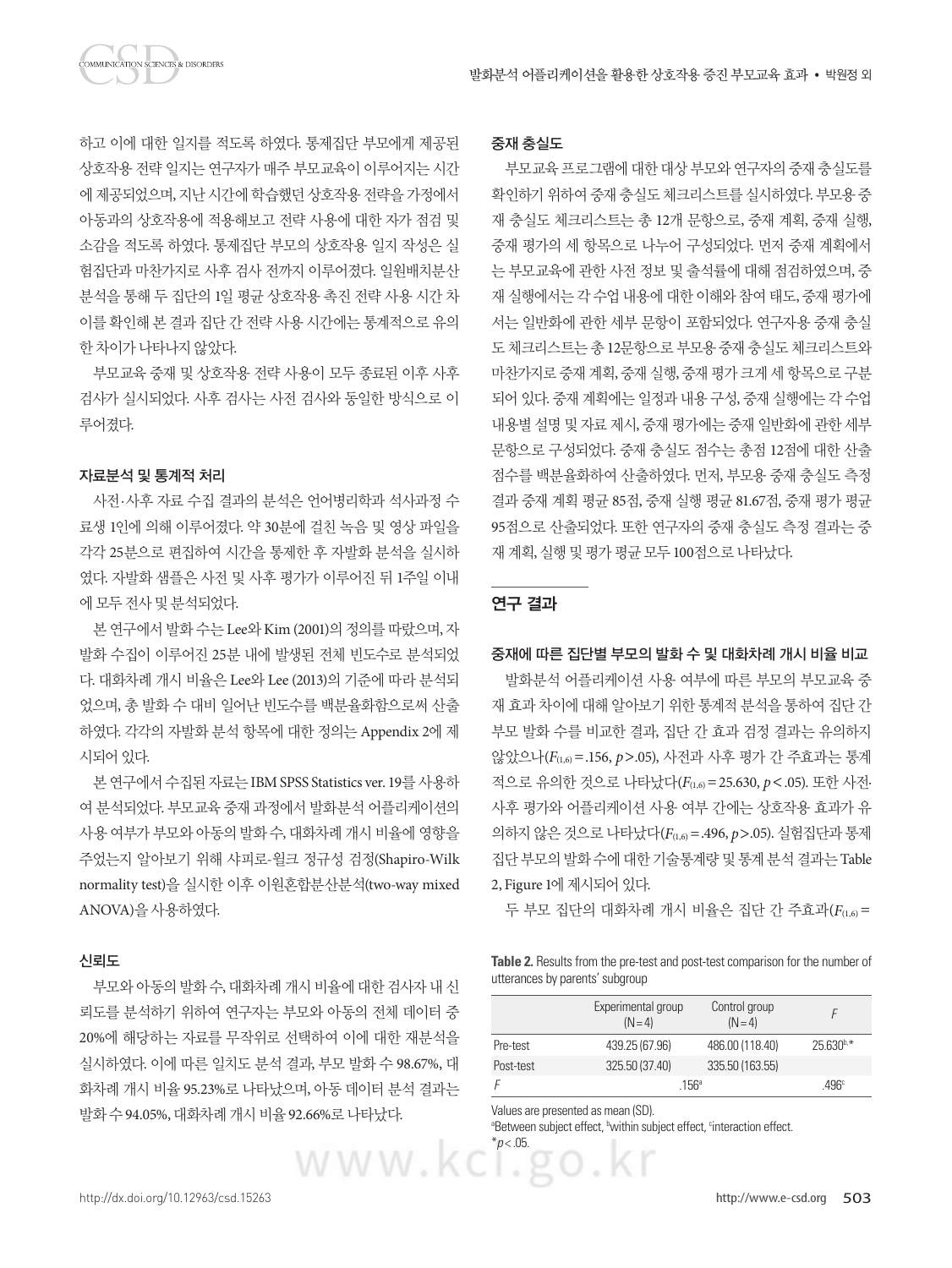

**Table 3.** Results from the pre-test and post-test comparison for the initiation ratio by parents' subgroup

|           | Experimental group<br>$(N=4)$ | Control group<br>$(N=4)$ |                    |
|-----------|-------------------------------|--------------------------|--------------------|
| Pre-test  | 12.57 (1.04)                  | 13.95(.74)               | 1.071 <sup>b</sup> |
| Post-test | 11.20(2.60)                   | 13.05(3.57)              |                    |
|           | 1 791 <sup>a</sup>            |                          | .043 <sup>c</sup>  |

Values are presented as mean (SD).

<sup>a</sup>Between subject effect, <sup>b</sup>within subject effect, <sup>c</sup>interaction effect.



**Figure 1.** Results from the pre-test and post-test comparison for the number of utterances by parents' subgroup.

1.791, *p*>.05), 평가 간 주효과(*F*(1,6)=1.071, *p*>.05) 및 상호작용 검 정 결과가 유의하지 않은 것으로 나타났다(*F*(1,6)=.043, *p*>.05). 실 험집단과 통제집단 부모 대화차례 개시 비율에 대한 기술통계량 및통계분석결과는 Table 3에제시되어있다.

## 중재에 따른 집단별 아동의 발화 수 및 대화차례 개시 비율 비교

중재 이후 아동의 발화 수에 대한 집단 간 효과 검정 결과와(*F*(1,6) =3.837, *p*>.05) 사전-사후 평가 간 주효과(*F*(1,6)=1.790, *p*>.05)는 유의하지 않았다. 사전·사후 평가와 발화분석 어플리케이션 사용 여부 간 상호작용 효과 또한 유의하지 않은 것으로 나타났다(*F*(1,6) =.048, *p*>.05). 실험집단 및 통제집단 아동의 발화 수에 대한 기술 통계량및통계분석결과는 Table 4에제시되어있다.

중재 후 아동의 대화차례 개시 비율에 대한 사전과 사후 평가 간 주효과(*F*(1,6)=2.822, *p*>.05), 집단 간 주효과 검정 결과는 유의하지 않았다(*F*(1,6)=.273, *p*>.05). 하지만 사전·사후 평가와 어플리케이션 사용여부간상호작용효과는 유의한 것으로 나타났다(F(1,6) = 7.754, *p*<.05). 집단별 아동의 대화차례 개시 비율에 대한 평가와 발화분 석 어플리케이션 사용 간 상호작용 효과가 유의함에 따라, 어플리 케이션을 사용한 아동 집단의 대화차례 개시 비율 증가 폭이 어플 리케이션을 사용하지 않은 집단의 대화차례 개시 비율 증가 폭에

**Table 4.** Results from the pre-test and post-test comparison for the number of utterances by children's subgroup

|           | Experimental group<br>$(N=4)$ | Control group<br>$(N=4)$ |                    |
|-----------|-------------------------------|--------------------------|--------------------|
| Pre-test  | 160.50 (50.23)                | 76.75 (72.20)            | 1.790 <sup>b</sup> |
| Post-test | 190.00 (77.29)                | 117.75 (67.28)           |                    |
| F         | 3.837 <sup>a</sup>            |                          | .048 <sup>c</sup>  |

Values are presented as mean (SD).

<sup>a</sup>Between subject effect, <sup>b</sup>within subject effect, <sup>c</sup>interaction effect.

**Table 5.** Results from the pre-test and post-test comparison for the initiation ratio by children's subgroup

|           | Experimental group<br>$(N=4)$ | Control group<br>$(N=4)$ |                    |
|-----------|-------------------------------|--------------------------|--------------------|
| Pre-test  | 8.70(1.97)                    | 14.85 (4.73)             | 2.822 <sup>b</sup> |
| Post-test | 15.99 (5.17)                  | 13.05(6.64)              |                    |
| F         | $773^{\circ}$                 |                          | $7754c*$           |

Values are presented as mean (SD).

<sup>a</sup>Between subject effect, <sup>b</sup>within subject effect, <sup>c</sup>interaction effect.  $*p$  < .05



**Figure 2.** Results from the pre-test and post-test comparison for the initiation ratio by children's subgroup.

비해 유의하게 큰 것으로 나타났다. 실험집단과 통제집단 아동의 대화차례 개시 비율에 대한 기술통계량 및 통계 분석 결과는 Table 5, Figure 2에 제시되어 있다.

#### 논의 및 결론

본 연구에서는 언어발달지연 아동의 부모를 대상으로 상호작용 촉진을 위한 부모교육을 실시하였다. 중재와 함께 실험집단에 부 모-아동 상호작용에 대한 피드백을 제공하는 발화분석 어플리케 이션을 제공하여 부모교육이 부모와 아동의 발화 수, 대화차례 개 시 비율에 영향을 주는지 알아보고자 하였다. 이에 따른 연구의 결 과는다음과같다.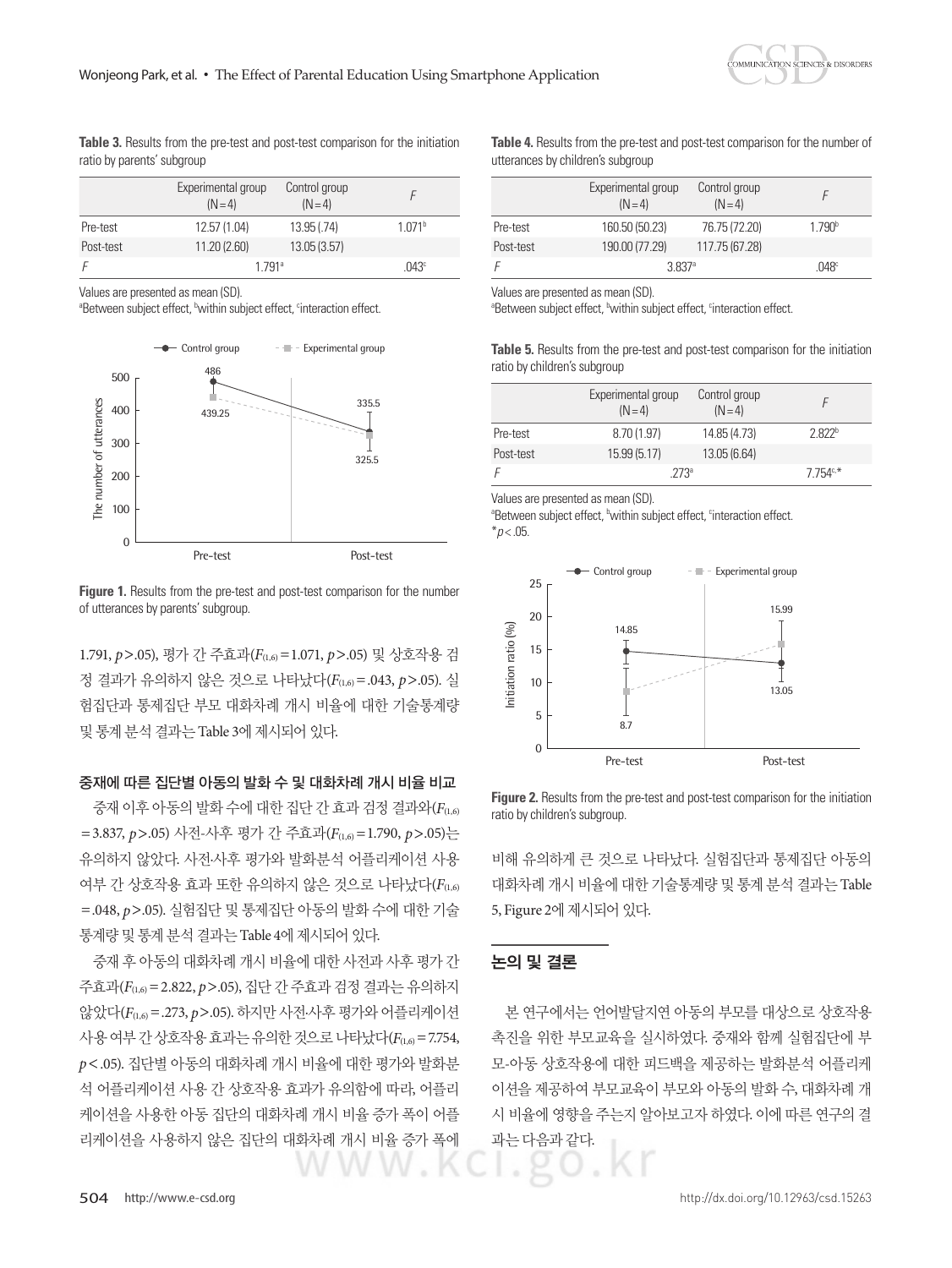**OMMUNICATION SCIENCES & DISORDERS** 

향으로 발화 수에서 유의미한 차이가 나타났다. 하지만 다른 종속 변수에서는 유의한 차이가 나타나지 않았다. 따라서 발화분석 어 플리케이션의 사용 여부는 실험집단 부모와 통제집단 부모의 부모 교육중재효과에영향을주지않았다.

It Takes Two to Talk 부모교육 프로그램은 언어발달지연 부모의 지시적인 발화를 감소시키며 반응적인 발화는 증가시키는 것으로 나타났으며, 또한 더 느리고 덜 복잡한 언어를 구사하고 아동의 목 표 어휘를 더 잦은 빈도로 사용하는 데 도움을 줄 수 있다(Girolametto et al., 1996). 본 연구에서는 부모의 대화 차례 개시 비율 사 전·사후 평가 결과에서 유의미한 차이가 나타나지 않았으나, 부모 의 발화 수는 유의하게 감소하였다. 부모의 이러한 변화는 아동과 균형적인 상호작용의 중요성에 대한 부모교육 내용을 반영한 결과 로 보여진다. 부모-아동 상호작용에서 부모가 자신의 발화 수를 감 소시킴으로써 아이와 균형 있는 대화 차례를 갖는 경우 아이로 하 여금 상호작용을 주도하고 있다는 느낌을 받게 하며, 부모 발화 수 감소는 아동이 말할 수 있는 기회를 더 많이 주게 된다(Pepper & Weitzman, 2004). 따라서 이러한 부모의 변화는 부모-아동 상호작 용 방식 전체에 긍정적 영향을 줄 수 있다.

아동의 언어 환경과 언어 사용 양상을 분석하여 이에 대한 피드 백을 제공하는 기기인 LENA를 활용한 한 연구에서는 아동의 언어 환경 특히, 부모 발화의 중요성을 강조하고 LENA를 통한 분석 결 과를 매 시간 피드백 자료로서 제공하는 부모교육을 실시하였다. 이에 따라 부모가 산출하는 단어의 수(adult word count), 아동이 산출하는발성의수, 부모-아동대화차례횟수(conversational turn) 의 변화 양상에 대해 살펴보았다. 결과적으로 부모가 산출하는 단 어 수, 아동이 산출하는 발성 수, 대화 차례 모두 부모교육 중재와 기기사용을통하여증가한것으로 나타났다(Rafdal, 2011). 이와달 리 본 연구에서 부모의 발화 수는 부모교육 이후 유의하게 감소한 것으로 나타났다. 이는 두 연구에서 실시된 부모교육 내용에서 부 모 발화의 역할에 대한 관점을 달리하였기 때문인 것으로 분석된 다. 기존 연구에서는 부모 발화의 양적 증가가 아동에게 더 많은 언 어적 자극을 제공한다는 관점에 의해 중재가 이루어졌다면, 본 연 구에서는 부모와 아동이 균형적인 말차례를 유지하면서 아동이 상 호작용을 주도할 수 있도록 부모의 전체적인 발화 수를 줄이고 아 이와 균형적인 상호작용을 할 수 있도록 독려하였던 점을 반영하여 기존과 상반된 연구 결과가 나타난 것으로 볼 수 있다.

아동의 발화 수, 대화차례 개시 비율이 발화분석 어플리케이션 을 사용한 실험집단과 그렇지 않은 통제집단에서 다른 양상을 나 타내는지 알아보았다. 부모교육 이후 두 집단에서는 부모교육 중재 로 인한 주효과 혹은 어플리케이션 사용에 따른 주효과가 나타나 지 않았다. 하지만 아동의 대화차례 개시 비율에서 어플리케이션 사용과 부모교육 중재로 인한 상호작용 효과가 유의하게 나타났 다. 즉, 어플리케이션을 사용한 집단 아동의 중재 효과가 그렇지 않 은 아동 집단에 비해 더 크게 나타났으며 이는 아동의 상호작용 방 식을통제집단에비해더주도적으로만드는것에기여하였다.

중재 이후 발화분석 어플리케이션 사용의 효과성에 대한 부모 응답지에서, 실험집단 부모들은 어플리케이션이 제공하는 실시간 피드백이 상호작용 동안 부모 자신의 발화 혹은 개시의 양이 상당 히 많다는 것을 인지시키며, 아동과의 균형된 상호작용의 필요성을 상기시킨다고 답변하였다. 이러한 주요 응답으로 미루어 보아 아동 의 상호작용 양상에 대한 어플리케이션의 피드백은 부모로 하여금 아동 상호작용의 특성에 대해 인지시키고 이에 대한 전략을 세울 수 있도록 함으로써 아동의 변화를 이끌어낼 수 있었던 것으로 분 석된다.

아동이 부모와의 상호작용을 주도적으로 이끌어가는 경우 더 많은 언어적·비언어적 표현을 필요로 하게 되며 이 가운데서 더 많 은 언어를 학습할 수 있다. 때문에 언어발달지연 아동이 주도적인 상호작용 방식을 가지는 것은 언어발달 촉진을 위해 필요한 과정이 다(Pepper & Weitzman, 2004). 본 연구에서 발화분석 어플리케이 션을 사용한 집단의 아동은 통제집단 아동에 비해 더 큰 폭으로 대 화차례 개시 비율이 상승하였다. 이는 곧 부모에게 제공되는 어플 리케이션의 피드백이 아동의 상호작용 방식을 보다 주도적으로 변 화시켜 아동의 언어발달 촉진에 긍정적인 영향을 줄 수 있음을 시 사한다. 단지, 부모 집단의 변화가 두드러지지 않았음에도 불구하 고 실험집단 아동에게서 상호작용 상의 변화가 나타난 것은, 어플 리케이션 사용이 부모가 아동의 주도적인 상호작용을 유도할 수 있는 비언어적 전략 사용을 도왔기 때문인 것으로 분석된다. It Takes Two to Talk에서는 아동이 상호작용을 주도하게 하기 위해 얼굴을 마주보기, 대화차례를 개시하도록 충분한 시간 제공하기 등 다양 한 비언어적 전략을 교수한다(Pepper & Weitzman, 2004). 발화분 석 어플리케이션은 이러한 전략을 부모가 가정에서 적용했을 때에 아동의 상호작용에 나타나는 변화를 즉각적 피드백 및 누적된 결 과치를 통해 제시함으로써 부모의 전략 사용에 대한 효과를 시각 적으로 보여줄 수 있다. 또한 이러한 부모의 변화가 아동의 상호작 용에 긍정적 영향을 주어 아동이 보다 주도적인 상호작용을 할 수 있도록도움을준것으로분석된다.

스마트 기기를 활용한 중재는 이전에도 다수 이루어져왔다. 그 중 LENA를 활용한 연구에서는 아동의 주 양육자에게 단 1회기의 부모교육 이후 가정에서 기기를 활용한 중재를 주 1회씩 총 6주에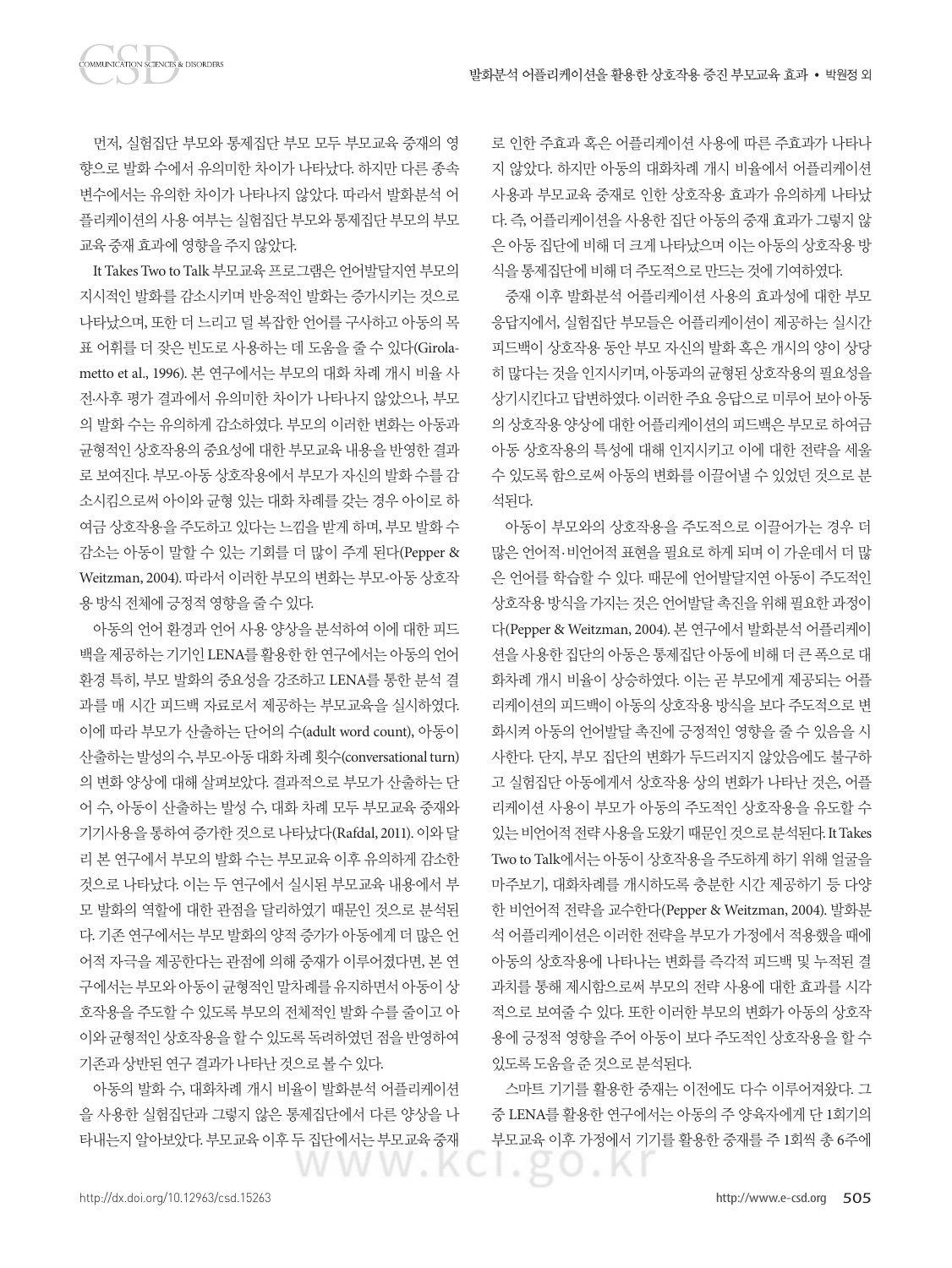걸쳐 실시한 결과, 부모의 발화량과 대화차례 주고받기 횟수가 유 의하게 증가했다(Suskind et al., 2013). 이처럼 기기를 활용하여 이 루어진 기존의 연구에서는 주로 아동의 주요한 언어 환경인 주 양 육자의 언어 사용 변화에 초점을 두어 주 양육자의 발화량 증가를 이끌어내는, 기기를 통한 아동 언어의 간접적 중재 효과를 검증하 는 것에 그쳤다. 그러나 본 연구는 더 나아가 기기 사용 및 부모교육 을 통한 아동 상호작용 방식의 변화를 목표로 하여 부모 및 아동에 직접 적용함으로써 아동 집단에서 그 효과를 확인하였다. 또한 기 기를 활용한 다수의 연구들이 주로 장애 유형에 따른 아동의 언어 적 특성 및 언어 환경 분석에 초점을 맞추어왔다면(Ambrose, Van-Dam, & Moeller, 2014; Burgess, Audet, & Harjusola-Webb, 2013), 본 연구는 언어발달지연 아동의 중재 효율성을 높이기 위한 방법 으로 기기적 접근을 실시하여 임상에의 적용 가능성을 확인했다 는점에서큰의의가있다.

본 연구의 제한점 및 제언 사항은 다음과 같다. 먼저, 본 연구의 대상자는 부모-아동 8쌍, 실험·통제집단 각 4쌍으로 대상자가 수가 적기 때문에 연구에서 도출된 결과를 모든 집단에 일반화하기에 어려움이 따를 수 있다. 후속 연구에서는 대상자 수를 더 늘려 부모 교육과 어플리케이션의 효과성에 대해 더 정확한 검증이 이루어져 야 할 것이다. 또한, 이번 연구를 통해서는 부모교육의 효과와 발화 분석 어플리케이션 사용 효과를 완전히 분리해서 볼 수 없으므로 후속 연구에서는 발화분석 어플리케이션만을 사용한 중재를 실시 함으로써 어플리케이션 활용 가능성에 대해 심도 있는 연구가 이 루어져야 한다. 더불어, 만 2-3세 언어발달지연 아동의 상호작용 과 정에서 아동의 발화 수, 대화차례 개시뿐 아니라 대화차례 주고받 기 및 대화차례 유지에 관한 중요성이 부각되고 있으므로 이에 대 한 추가적 연구도 필요할 것이다. 마지막으로, 본 연구에서 사용된 발화부석 어플리케이션에 대한 기술적 보완을 실시하여 부석 정확 도를 더욱 높임으로써 발화분석 어플리케이션을 통하여 산출된 결과를 직접 연구에 활용하여 그 가능성을 검증하는 연구가 추가 적으로이루어져야할것이다.

## **REFERENCES**

- Ambrose, S. E., VanDam, M., & Moeller, M. P. (2014). Linguistic input, electronic media, and communication outcomes of toddlers with hearing loss. *Ear and Hearing, 35,* 139-147.
- Brown, R. (1973). *A first language: the early stages.* Cambridge, MA: Harvard University Press.
- Burgess, S., Audet, L., & Harjusola-Webb, S. (2013). Quantitative and qualita-

WW.K

tive characteristics of the school and home language environments of preschool-aged children with ASD. *Journal of Communication Disorders, 46,* 428-439.

- Cho, M. R., & Lee, Y. (2010). Communicative behaviors of toddlers with or without language delay. *Korean Journal of Early Childhood Special Education, 10,* 31-46.
- Cunningham, C. E., Siegel, L. S., Van der Spuy, H. I. J., Clark, M. L., & Bow, S. J. (1985). The behavioral and linguistic interactions of specifically languagedelayed and normal boys with their mothers. *Child Development, 56,* 1389- 1403.
- Fischel, J. E., Whitehurst, G. J., Caulfield, M. B., & DeBaryshe, B. (1989). Language growth in children with expressive language delay. *Pediatrics, 83,* 218-227.
- Girolametto, L., Pearce, P. S., & Weitzman, E. (1996). Interactive focused stimulation for toddlers with expressive vocabulary delays. *Journal of Speech, Language, and Hearing Research, 39,* 1274-1283.
- Girolametto, L., Weitzman, E., & Clements-Baartman, J. (1998). Vocabulary intervention for children with Down syndrome: parent training using focused stimulation. *Infant-Toddler Intervention, 8,* 109-125.
- Goffman, L., & Leonard, J. (2000). Growth of language skills in preschool children with specific language impairment: implications for assessment and intervention. *American Journal of Speech-Language Pathology, 9,* 151- 161.
- Hegde, M. N. (1995). *Introduction to communicative disorders.* Austin, TX: Pro-Ed.
- Hwang, I., Yoo, C., Hwang, C., Yim, D., Lee, Y., Min, C., ... & Song, J. (2014). TalkBetter: family-driven mobile intervention care for children with language delay. In *Proceedings of the 17th ACM Conference on Computer Supported Cooperative Work & Social Computing,* Baltimore, MD, 1283-1296.
- Jung, P. Y., Sim, H. S., & Yim, D. (2012). Effects of parent training program on communicative abilities of the young children with cerebral palsy and their mother. *Korean Journal of Special Education, 47,* 39-62.
- Kim, J. M., & Lee, S. H. (2007). The effect of "It Takes Two to Talk" program on communicative abilities of the children with developmental language delay and their parents' behaviors. *Korean Journal of Communication Disorders, 12,* 607-624.
- Kim, Y. T. (1997). Foundation of length of utterance in 2 to 4 year-old children. *Korean Journal of Communication Disorders, 2,* 5-26.
- Klee, T. (1992). Developmental and diagnostic characteristics of quantitative measures of children's language production. *Topics in Language Disorders,*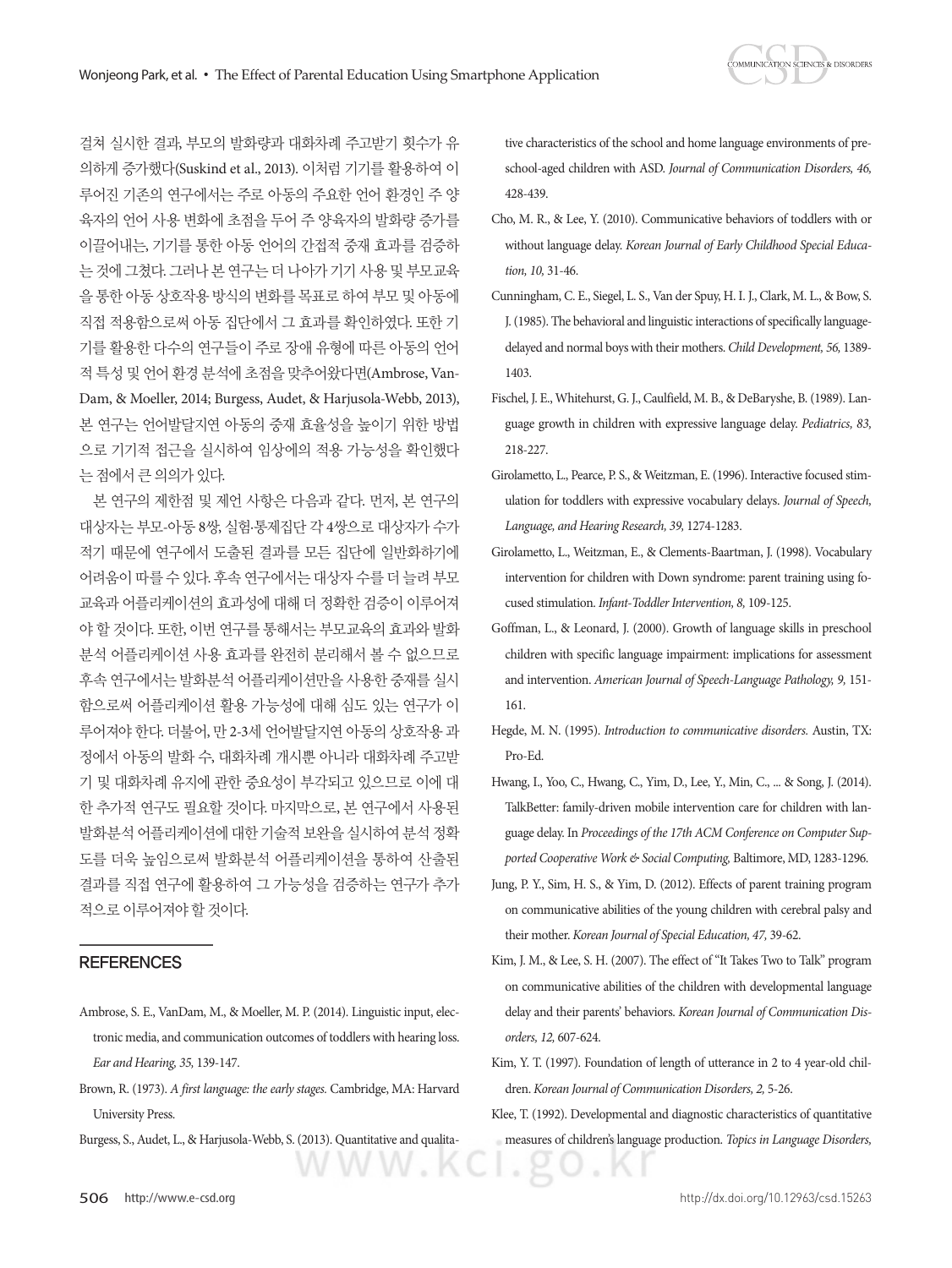*12,* 28-41.

- Kuhl, P. K., Conboy, B. T., Padden, D., Nelson, T., & Pruitt, J. (2005). Early speech perception and later language development: implications for the "Critical Period". *Language Learning and Development, 1,* 237-264.
- Lee, H. J., & Kim, Y. T. (1999). Measures of utterance length of normal and language-delayed children. *Korean Journal of Communication Disorders, 4,* 153-166.
- Lee, H. J., & Kim, Y. T. (2001). Turn-taking characteristics of Specific language impairment and normal children. *Korean Journal of Communication Disorders, 6,* 293-312.
- Lee, Y., & Lee, H. J. (2013). Conversational turn-taking of toddlers with language delay. *Special Education Research, 12,* 357-377.
- Owens, R. E. (1996). *Language development: an introduction.* Boston, MA: Allyn & Bacon.
- Owens, R. E. (2004). *Language disorders: a functional approach to assessment and intervention* (4th ed.). Boston, MA: Allyn & Bacon.
- Pae, S., & Kwak, K. C. (2011). *Korean MacArthur-Bates Communicative Development Inventories (K M-B CDI).* Seoul: Mindpress.
- Paul, R. (1991). Profiles of toddlers with slow expressive language development. *Topics in Language Disorders, 11,* 1-13.
- Paul, R., & Shiffer, M. E. (1991). Communicative initiations in normal and late-talking toddlers. *Applied Psycholinguistics, 12,* 419-431.
- Paul, R., Hernandez, R., Taylor, L., & Johnson, K. (1996). Narrative development in late talkers: early school age. *Journal of Speech, Language, and Hearing Research, 39,* 1295-1303.
- Pennington, L. (2009). Effects of it takes two to talk: the Hanen program for parents of preschool children with cerebral palsy: findings from an exploratory study. *Journal of Speech, Language, and Hearing Research, 52,* 1121- 1138.
- Pepper, J., & Weitzman, E. (2004). *It takes two to talk: a practical guide for parents of children with language delays* (3rd ed.). Toronto: The Hanen Centre.
- Rafdal, B. H. (2011). *Effects of graphical feedback and coaching on the quantity and quality of parent-child language interaction* (Doctoral dissertation). University of Minnesota, Minneapolis, MN.
- Rescorla, L. (2005). Age 13 language and reading outcomes in late-talking toddlers. *Journal of Speech, Language, and Hearing Research, 48,* 459-472.
- Rescorla, L. (2009). Age 17 language and reading outcomes in late-talking toddlers: support for a dimensional perspective on language delay. *Journal of Speech, Language, and Hearing Research, 52,* 16-30.
- Rescorla, L., Roberts, J., & Dahlsgaard, K. (1997). Late talkers at 2: outcome at age 3. *Journal of Speech, Language, and Hearing Research, 40,* 556-566.
- Rice, M. L., Taylor, C. L., & Zubrick, S. R. (2008). Language outcomes of 7-yearold children with or without a history of late language emergence at 24 months. *Journal of Speech, Language, and Hearing Research, 51,* 394-407.
- Scarborough, H. S., & Dobrich, W. (1990). Development of children with early language delay. *Journal of Speech, Language, and Hearing Research, 33,* 70-83.
- Suskind, D., Leffel, K. R., Hernandez, M. W., Sapolich, S. G., Suskind, E., Kirkham, E., ... Meehan, P. (2013). An exploratory study of "Quantitative Linguistic Feedback": effect of LENA feedback on adult language production. *Communication Disorders Quarterly, 34,* 199-209.
- Tsybina, I., & Eriks-Brophy, A. (2007). Issues in research on children with early language delay. *Contemporary Issues in Communication Science and Disorders, 34,* 118-133.
- Whitehurst, G. J., & Fischel, J. E. (1994). Practitioner review: early developmental language delay: what, if anything, should the clinician do about it? *Journal of Child Psychology and Psychiatry, 35,* 613-648.
- Yim, D., Park, W., Cheon, S., Lee, Y. J., & Lee, J. (2015). Interaction skills via spontaneous speech sample analysis: 2- to 5-year-old children with and without language impairment. *Communication Sciences & Disorders, 20,*  364-373.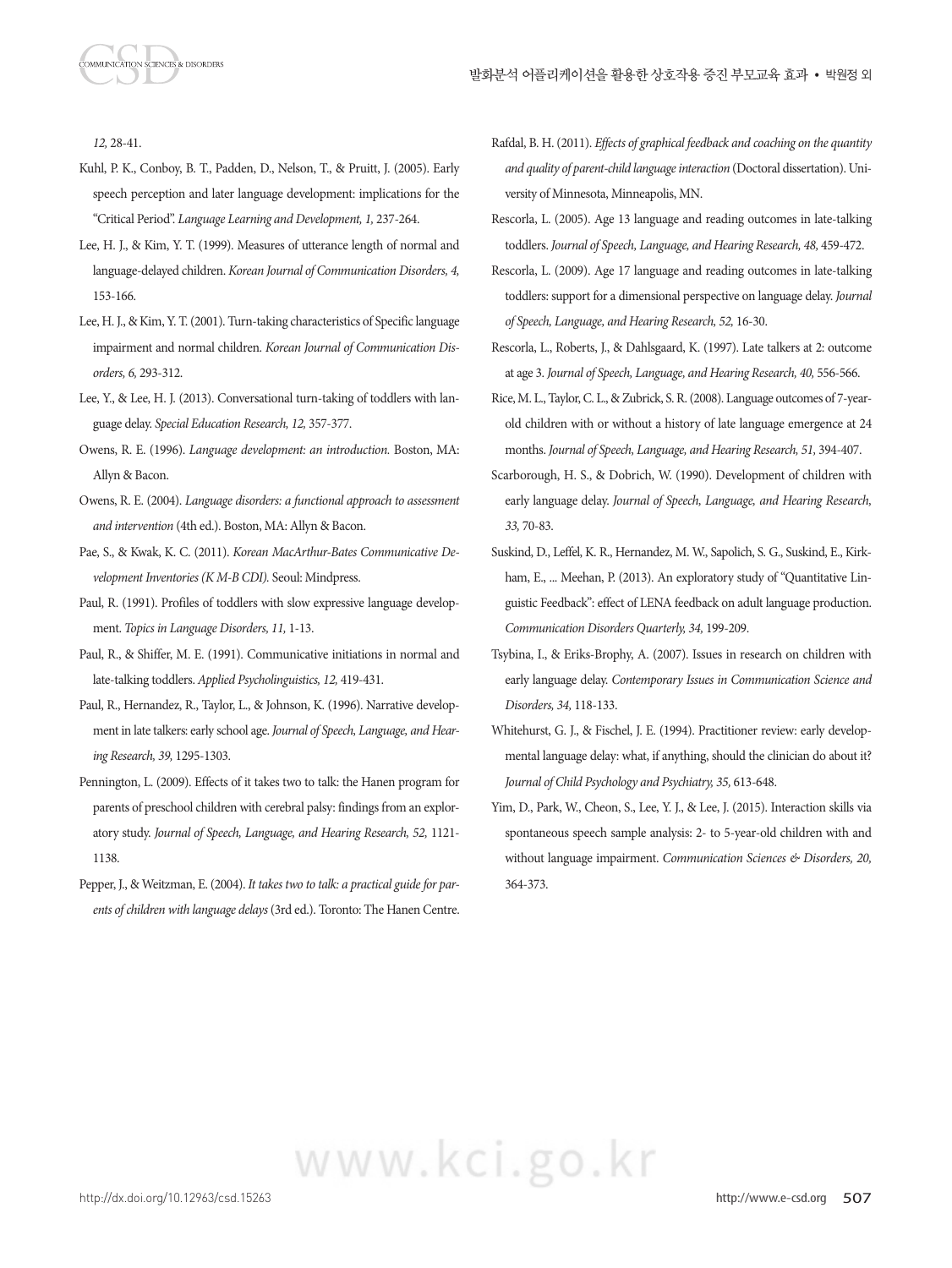**COMMUNICATION SCIENCES & DISORDERS** 

## **Appendix 1.** Topics of the parental education

| 회기             | 주제            | 방법                               | 내용                                                                                                                                |
|----------------|---------------|----------------------------------|-----------------------------------------------------------------------------------------------------------------------------------|
| $\mathbf{1}$   | 아이가 주도하게 하기   | 의사소통과 상호작용 이해하기                  | • 아동의 상호작용 단계<br>• 아동의 상호작용 유형<br>• 부모의 상호작용 유형                                                                                   |
|                |               | 아이가 주도하게 하기 전략                   | • 아동의 몸짓, 행동, 표정 관찰<br>• 아이가 반응할 수 있는 시간 주기<br>• 말이나 소리에 즉시 관심 기울이기                                                               |
| 2              | 아이의 주도 따르기    | 아이의 주도를 따르기 전략<br>의사소통 단계에 따른 전략 | • 아이에게 메시지를 받았음을 알려주기<br>• 아이의 놀이에 참여<br>• 아이의 행동·표정·소리·말 등을 모방<br>• 아이의 반응을 해석<br>• 아이의 말이나 행동에 코멘트<br>• 각 의사소통 단계에 적합한 전략 사용 방식 |
| 3              |               |                                  | 비디오 피드백 회기                                                                                                                        |
| $\overline{4}$ | 대화 주고받기       | 아이에게 질문하기<br>대화 주고받기 위한 신호주기     | • 예/아니오, 선택형, Wh- 질문 통해 대화 지속하기<br>• 대화를 주고받을 차례라는 신호를 표정, 몸짓 또는 기다리기를 통해 알려주기                                                    |
| 5              | 상호작용에 언어 덧붙이기 | 언어 덧붙이기<br>언어 강조하기               | • 다양한 낱말 사용하기<br>• 아이의 메시지 확장<br>• 짧고 간단하게 말하기<br>• 중요한 낱말 강조하기<br>• 제스처로 보여주기<br>• 천천히 말하기                                       |
| 6              | 일상에서 언어촉진하기   | 아동과 함께 책 읽기<br>노래로 상호작용하기        | • 책 읽으며 의사소통 하기<br>• 책 읽으며 언어 확장하기<br>• 노래를 통한 활동에서 의사소통 기술 사용하기<br>• 노래 부르며 낟말 학습하기                                              |

## **Appendix 2.** Definitions for each part of spontaneous sample analysis

| 평가 항목      | 정의 및 규주                                                                                                                                       |
|------------|-----------------------------------------------------------------------------------------------------------------------------------------------|
| 발화 수       | Lee와 Kim (2001)에서 제시된 '말차례에서의 발화 구부 워칙'을 기초로 하여 발화를 구부하였다. 따라서 하 문장을 하 발화로<br>보았으며, 약 5초 가량의 시간이 경과하거나 두드러진 운율의 변화, 주제의 변화가 있을 때 발화의 수를 나누었다. |
| 대화차례 개시 횟수 | _Lee와 Lee (2013)에서 언급된 대화차례 개시의 정의에 따라 대화차례 개시를 (1) 아동이 새로운 주제로 처음 대화를 시작하는 경우,<br>혹은 (2) 3초 이상의 대화 중단이 발생한 이후에 아동이 먼저 대화차례를 시작하는 경우로 보았다.    |

508 http://www.e-csd.org http://dx.doi.org/10.12963/csd.15263